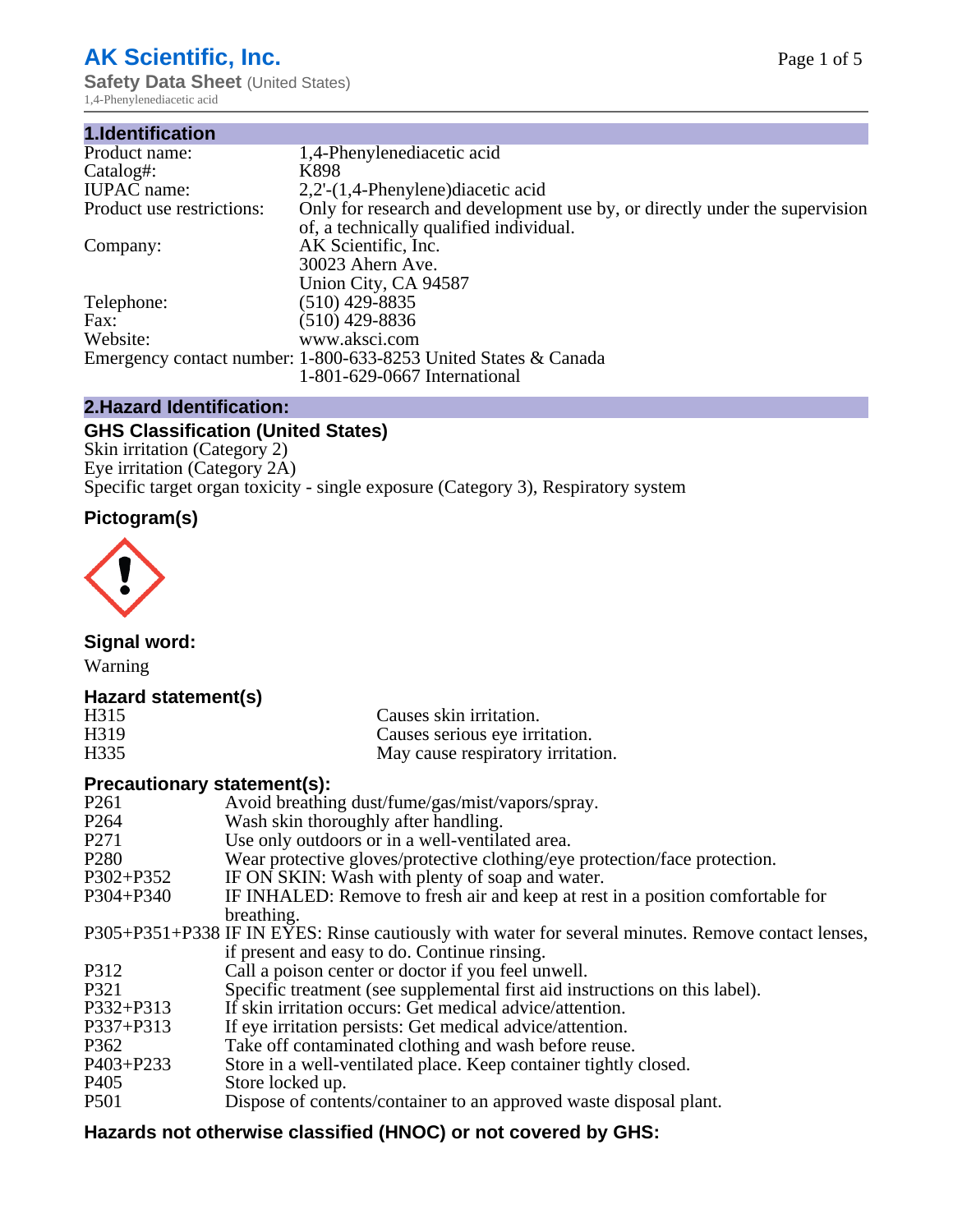### None

## **3.Composition/Information on Ingredients**

| Synonyms: | Not available. |
|-----------|----------------|
| $CAS#$ :  | 7325-46-4      |
| Purity:   | 97% (HPLC)     |
| EC:       | 230-801-2      |

## **4. First Aid Measures**

**General Information:** Immediately remove any clothing contaminated by the product. Move out of dangerous area. Consult a physician and show this safety data sheet.

**Inhalation:** Move person to fresh air. If not breathing, give artificial respiration. If breathing is difficult, give oxygen. Obtain medical aid.

**Skin contact:** Immediately flush skin with running water for at least 15 minutes while removing contaminated clothing and shoes. Wash clothing before reuse. Obtain medical aid immediately. **Eye contact:** Immediately flush open eyes with running water for at least 15 minutes. Obtain medical aid immediately.

**Ingestion:** Do NOT induce vomiting without medical advice. Rinse mouth with water. Never administer anything by mouth to an unconscious person. Obtain medical aid immediately.

**Most important symptoms and effects, both acute and delayed:** No further information available. Please see sections 2 and 11.

**Indication of any immediate medical attention and special treatment needed:** No further information available.

## **5. Fire Fighting Measures**

**Suitable extinguishing media:** Use water spray, dry chemical, carbon dioxide, or chemical foam. **Specific hazards arising from the chemical:** Carbon oxides.

**Advice for firefighters:** As in any fire, wear a NIOSH-approved or equivalent, pressure-demand, self-contained breathing apparatus and full protective gear. During a fire, irritating and highly toxic gases may be generated by thermal decomposition or combustion.

# **6. Accidental Release Measures**

**Personal precautions, protective equipment and emergency procedures:** Wear protective equipment and keep unprotected personnel away. Ensure adequate ventilation. Remove all sources of ignition. Prevent further leak or spill if safe to do so. For personal protective equipment, please refer to section 8.

**Environmental precautions:** Do not let product enter drains, other waterways, or soil.

**Methods and materials for containment and cleaning up:** Prevent further leak or spill if safe to do so. Vacuum, sweep up, or absorb with inert material and place into a suitable disposal container. Consult local regulations for disposal. See section 13 for further disposal information.

## **7. Handling and Storage**

**Precautions for safe handling:** Avoid contact with skin, eyes, and personal clothing. Wash hands thoroughly after handling. Avoid breathing fumes. Use only with adequate ventilation. Wear suitable protective clothing, gloves, and eye/face protection. Keep away from sources of ignition. Minimize dust generation and accumulation. Keep container tightly closed. Open and handle container with care. Do not eat, drink, or smoke while handling.

**Conditions for safe storage, including any incompatibilities:** Store in a tightly-closed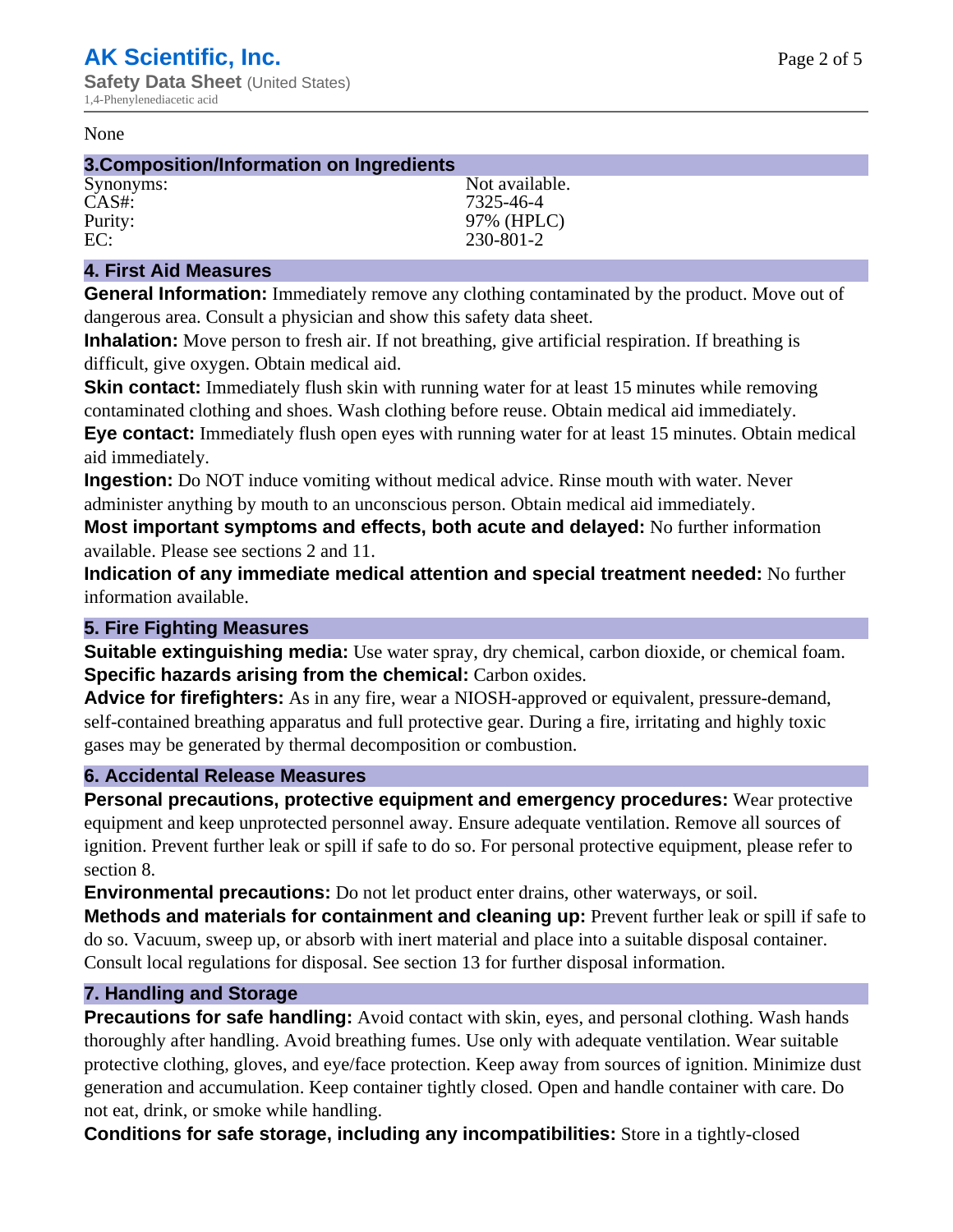container when not in use. Store in a cool, dry, well-ventilated area away from incompatible substances. Keep away from sources of ignition. ,Store long-term at room temperature.

## **8. Exposure Controls/Personal Protection**

### **Exposure limits:**

| <b>OSHA PEL:</b>  | Not available. |
|-------------------|----------------|
| NIOSH REL:        | Not available. |
| <b>ACGIH TLV:</b> | Not available. |

**Appropriate engineering controls:** Avoid contact with skin, eyes, and clothing. Wash hands before breaks and immediately after handling the product. Facilities storing or utilizing this material should be equipped with an eyewash fountain. Use adequate general and local exhaust ventilation to keep airborne concentrations low.

#### **Personal protection**

| Eyes:        | Based on an evaluation of the eye or face hazards present, wear chemical splash-resistant<br>safety glasses or goggles with side protection. A face shield may be appropriate in some |  |  |
|--------------|---------------------------------------------------------------------------------------------------------------------------------------------------------------------------------------|--|--|
|              | workplaces. Use eyewear tested and approved under appropriate government standards<br>such as OSHA 29 CFR 1910.133 or EU EN166.                                                       |  |  |
| Hands:       | Wear gloves selected based on an evaluation of the possible hazards to hands and skin,                                                                                                |  |  |
|              | the duration of use, the physical conditions of the workplace, and the chemical resistance                                                                                            |  |  |
|              | and physical properties of the glove material.                                                                                                                                        |  |  |
|              | Skin and body: Protective clothing must be selected based on the hazards present in the workplace, the                                                                                |  |  |
|              | physical environment, the duration of exposure, and other factors. No fabric can provide                                                                                              |  |  |
|              | protection against all potential hazards; therefore it is important to select the appropriate                                                                                         |  |  |
|              | protective clothing for each specific hazard. At the minimum, wear a laboratory coat and                                                                                              |  |  |
|              | close-toed footwear.                                                                                                                                                                  |  |  |
| Respiratory: | Respirators are not a substitute for accepted engineering control measures such as<br>enclosure or confinement of the operation, general and local ventilation, and substitution      |  |  |
|              | of less toxic materials. When respiratory personal protective equipment is appropriate                                                                                                |  |  |
|              | based on an assessment of respiratory hazards in the workplace, use a NIOSH- or                                                                                                       |  |  |
|              | CEN-certified respirator.                                                                                                                                                             |  |  |

| 9. Physical and Chemical Properties |                                                |
|-------------------------------------|------------------------------------------------|
| <b>Physical State:</b>              | Beige to light yellow powder                   |
| Molecular Formula:                  | C <sub>10</sub> H <sub>10</sub> O <sub>4</sub> |
| Molecular Weight:                   | 194.18                                         |
| Odor:                               | Not available.                                 |
| pH:                                 | Not available.                                 |
| <b>Boiling Point Range:</b>         | Not available.                                 |
| Freezing/Melting Point:             | $248 - 256$ °C                                 |
| <b>Flash Point:</b>                 | Not available.                                 |
| <b>Evaporation Rate:</b>            | Not available.                                 |
| Flammability(solid,gas):            | Please see section 2.                          |
| <b>Explosive limits:</b>            | Not available.                                 |
| Vapor Pressure:                     | Not available.                                 |
| Vapor Density:                      | Not available.                                 |
| Solubility:                         | Soluble in DCM                                 |
| <b>Relative Density:</b>            | Not available.                                 |
| Refractive Index:                   | Not available.                                 |
| Volatility:                         | Not available.                                 |
| <b>Auto-ignition Temperature:</b>   | Not available.                                 |
| <b>Decomposition Temperature:</b>   | Not available.                                 |
| <b>Partition Coefficient:</b>       | Not available.                                 |

#### **10. Stability and Reactivity**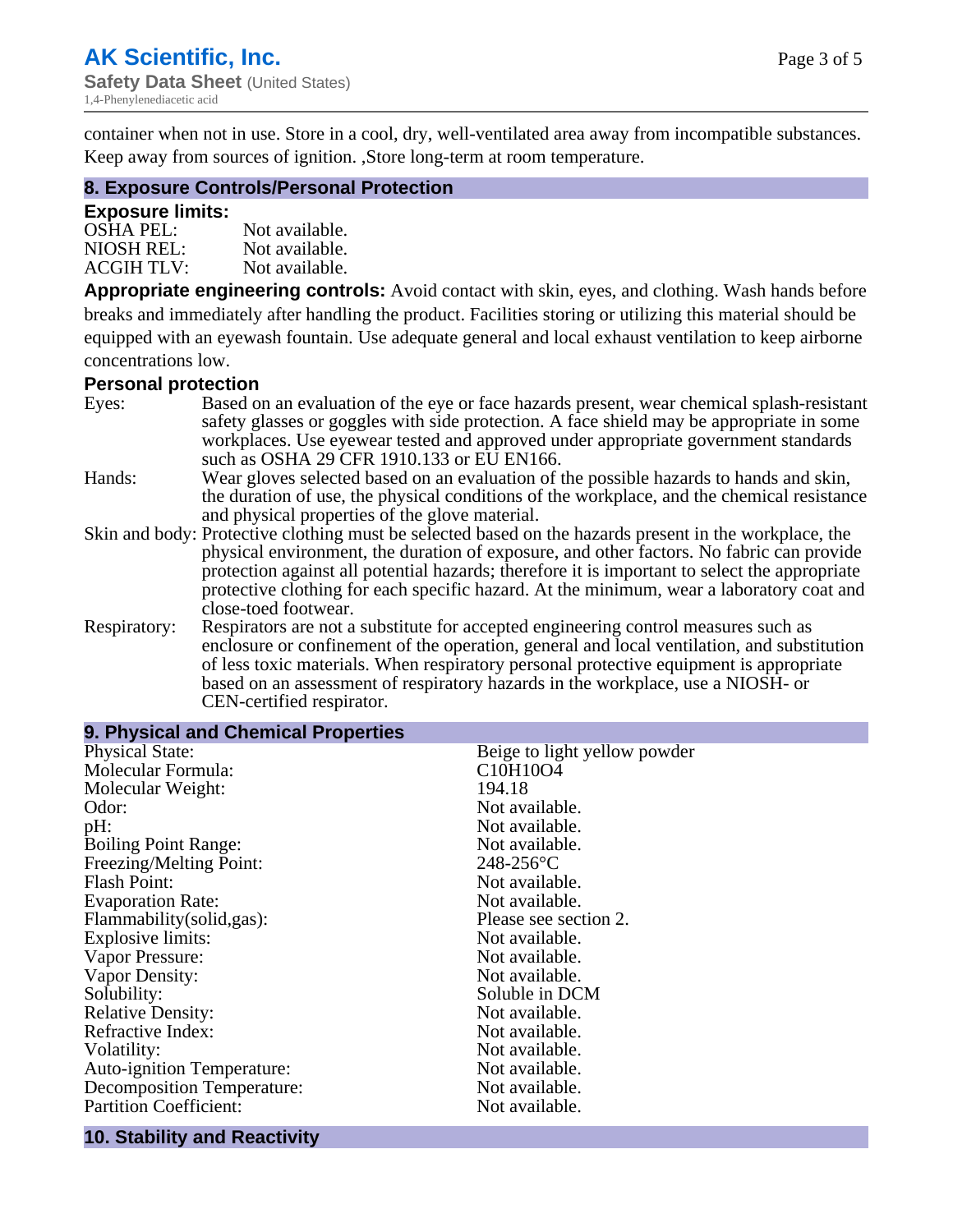| Reactivity:                         | Not available.                                       |
|-------------------------------------|------------------------------------------------------|
| Chemical stability:                 | Stable under recommended temperatures and pressures. |
| Possibility of hazardous reactions: | Not available.                                       |
| Conditions to avoid:                | Dust generation.                                     |
| Incompatible materials:             | Strong oxidizing agents.                             |
| Hazardous decomposition products:   | Carbon oxides.                                       |
|                                     |                                                      |

### **11. Toxicological Information**

| Not available.                                      |
|-----------------------------------------------------|
| Not available.                                      |
| Inhalation, eye contact, skin contact, ingestion.   |
| Skin contact may result in inflammation             |
| characterized by itching, scaling, reddening,       |
| blistering, pain or dryness. Eye contact may result |
| in redness, pain or severe eye damage. Inhalation   |
| may cause irritation of the lungs and respiratory   |
| system. Overexposure may result in serious illness  |
|                                                     |

or death.

## **Carcinogenicity**

| IARC: | Not classified.                                                                                       |
|-------|-------------------------------------------------------------------------------------------------------|
| NTP:  | Not listed.                                                                                           |
| OSHA: | Not listed.                                                                                           |
|       | Acute toxic effects: Inflammation of the eye is characterized by redness, watering, and itching. Skin |
|       | inflammation is characterized by itching, scaling, reddening, or, occasionally,                       |
|       | blistering.                                                                                           |

| <b>12. Ecological Information</b> |                |  |
|-----------------------------------|----------------|--|
| Ecotoxicity:                      | Not available. |  |
| Persistence and degradability:    | Not available. |  |
| Bioaccumulative potential:        | Not available. |  |
| Mobility in soil:                 | Not available. |  |
| Other adverse effects:            | Not available. |  |

### **13. Disposal Considerations**

Disposal of waste: Chemical waste generators must determine whether a discarded chemical is classified as hazardous waste. US EPA guidelines for the classification determination are listed in 40 CFR 261.3. Additionally, waste generators must consult state and local hazardous waste regulations to ensure complete and accurate classification. Observe all federal, state and local regulations when disposing of the substance.

Disposal of packaging: Do not reuse containers. Dispose of as unused product.

| <b>14. Transportation Information</b> |                |
|---------------------------------------|----------------|
| <b>DOT (United States)</b>            |                |
| UN number:                            | Not hazmat     |
| Proper shipping name:                 | Not available. |
| Transport hazard class:               | Not available. |
| Packing group:                        | Not available. |
| <b>IATA</b>                           |                |
| <b>UN Number:</b>                     | Not DG         |
| Proper shipping name:                 | Not available. |
| Transport hazard class:               | Not available. |
| Packing group:                        | Not available. |